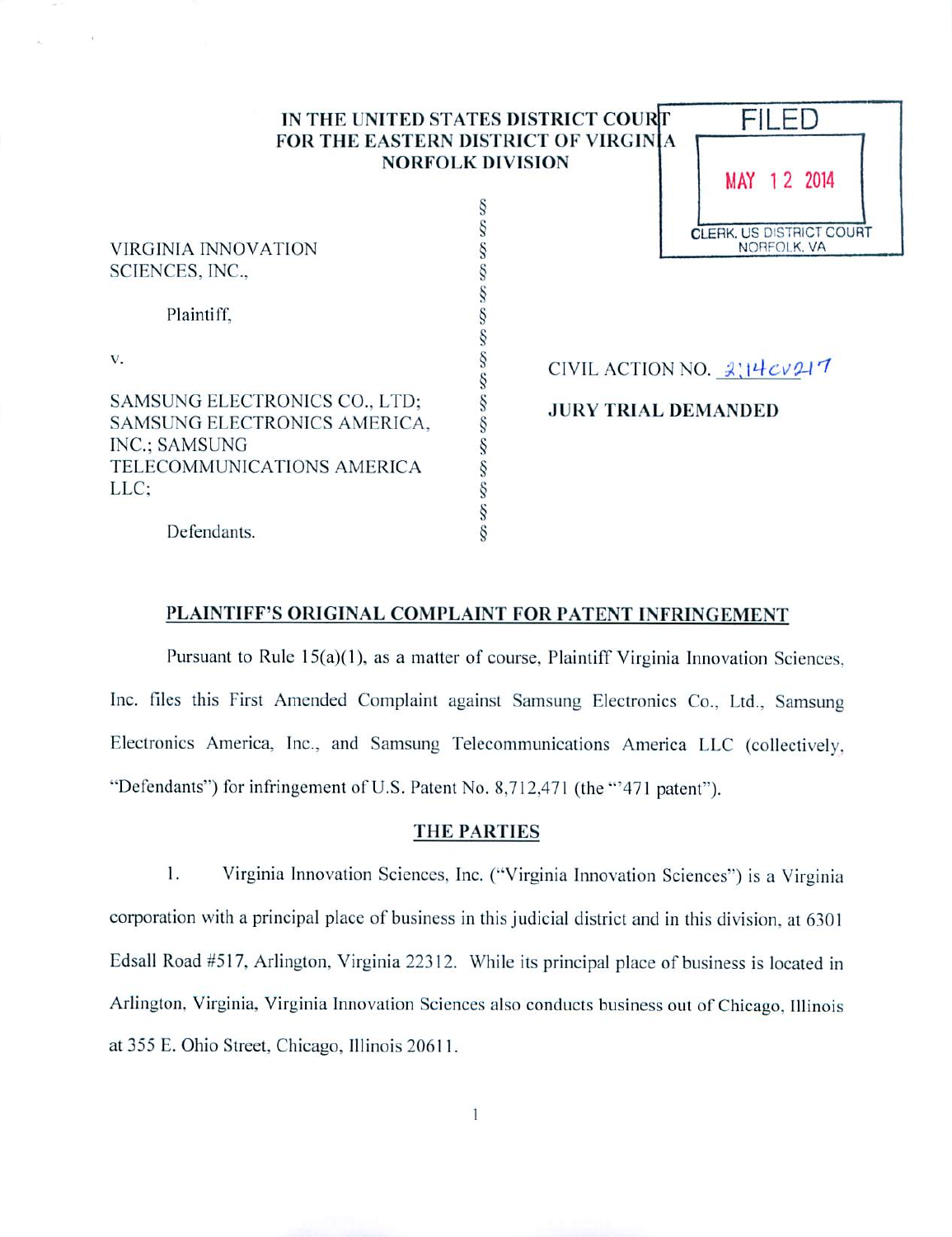2. Samsung Electronics Co., Ltd. is a corporation organized under the laws of South Korea with its principal place of business located at Samsung Main Building, 250, Taepyeongno 2-ga, Jung-gu, Seoul 100-742, Republic of Korea.

3. Samsung Electronics America, Inc. is a New York corporation and a subsidiary of Samsung Electronics Co., Ltd. This Defendant's principal place of business is located at 1200 New Hampshire Ave., Suite 500, Washington, DC 20036. It may be served with process through its registered agent in the Commonwealth of Virginia, CT Corporation System, 4701 Cox Rd., Suite 301, Glen Allen, Virginia 23060-6802.

4. Samsung Telecommunications America LLC is a Delaware corporation and a subsidiary of Samsung Electronics Co., Ltd. This Defendant's principal place of business is located at 1301 E. Lookout Drive, Richardson, Texas 75082. It may be served with process through its registered agent in the Commonwealth of Virginia, Corporation Service Company, 11 S. 12th St., PO Box 1463, Richmond, Virginia 23218.

## *JURISDICTION AND* VENUE

5. Virginia Innovation Sciences brings this action for patent infringement under the patent laws of the United States, namely 35 U.S.C. §§ 271, 281, and 284-285, among others. This Court has subject matter jurisdiction pursuant to 28 U.S.C. §§ 1331, 1338(a), and 1367.

6. Venue is proper in this judicial district pursuant to 28 U.S.C. §§ 1391(c) and 1400(b). On information and belief, each Defendant is deemed to reside in this judicial district, has committed acts of infringement in this judicial district, has purposely transacted business involving their accused products in this judicial district, and/or has regular and established places of business in this judicial district.

 $\overline{2}$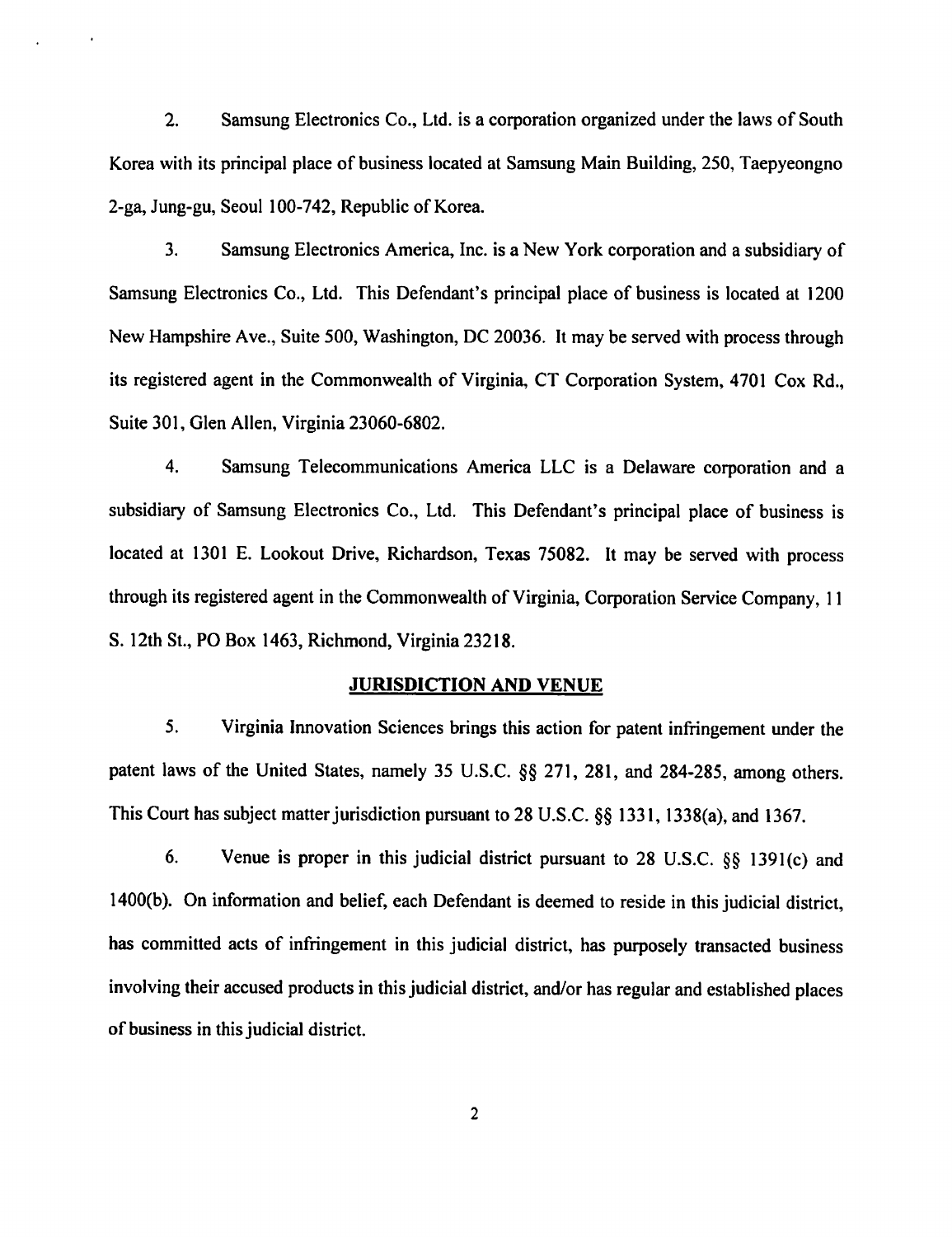7. Each Defendant is subject to this Court's specific and general personal jurisdiction pursuant to due process and/or the Virginia Long Arm Statute, due at least to its substantial business in this State and judicial district, including: (A) at least part of its infringing activities alleged herein; and (B) regularly doing or soliciting business, engaging in other persistent conduct, and/or deriving substantial revenue from goods sold and services provided to Virginia residents.

## *COUNT I (INFRINGEMENT OF U.S. PATENT NO. 8.712.471)*

8. Virginia Innovation Sciences incorporates paragraphs 1 through 7 herein by reference.

9. This cause of action arises under the patent laws of the United States, and in particular, 35 U.S.C. §§ 271, et seq.

10. Virginia Innovation Sciences is the owner of the '471 patent, entitled "Methods, Systems and Apparatus for Displaying the Multimedia Information From Wireless Communication Networks," with ownership of all substantial rights in the '471 patent, including the right to exclude others and to enforce, sue, and recover damages for past and future infringement. A true and correct copy of the '471 patent is attached as Exhibit A.

11. The '471 patent is valid, enforceable and was duly issued in full compliance with Title 35 of the United States Code.

## *DIRECT INFRINGEMENT (35 U.S.C.* \$ *271(a))*

12. Defendants have directly infringed, and continue to directly infringe, one or more claims ofthe '471 patent in this judicial district and elsewhere in Virginia and the United States.

13. In particular, Defendants are infringing at least claims 1, 4, 5, 6, 8, 11, 12, 13, 14, 15, 21, 22, 23, 26, 27, 28, 29, 30, 31, 32, 33, 34, 35, 42, 45, and 50, by, among other things,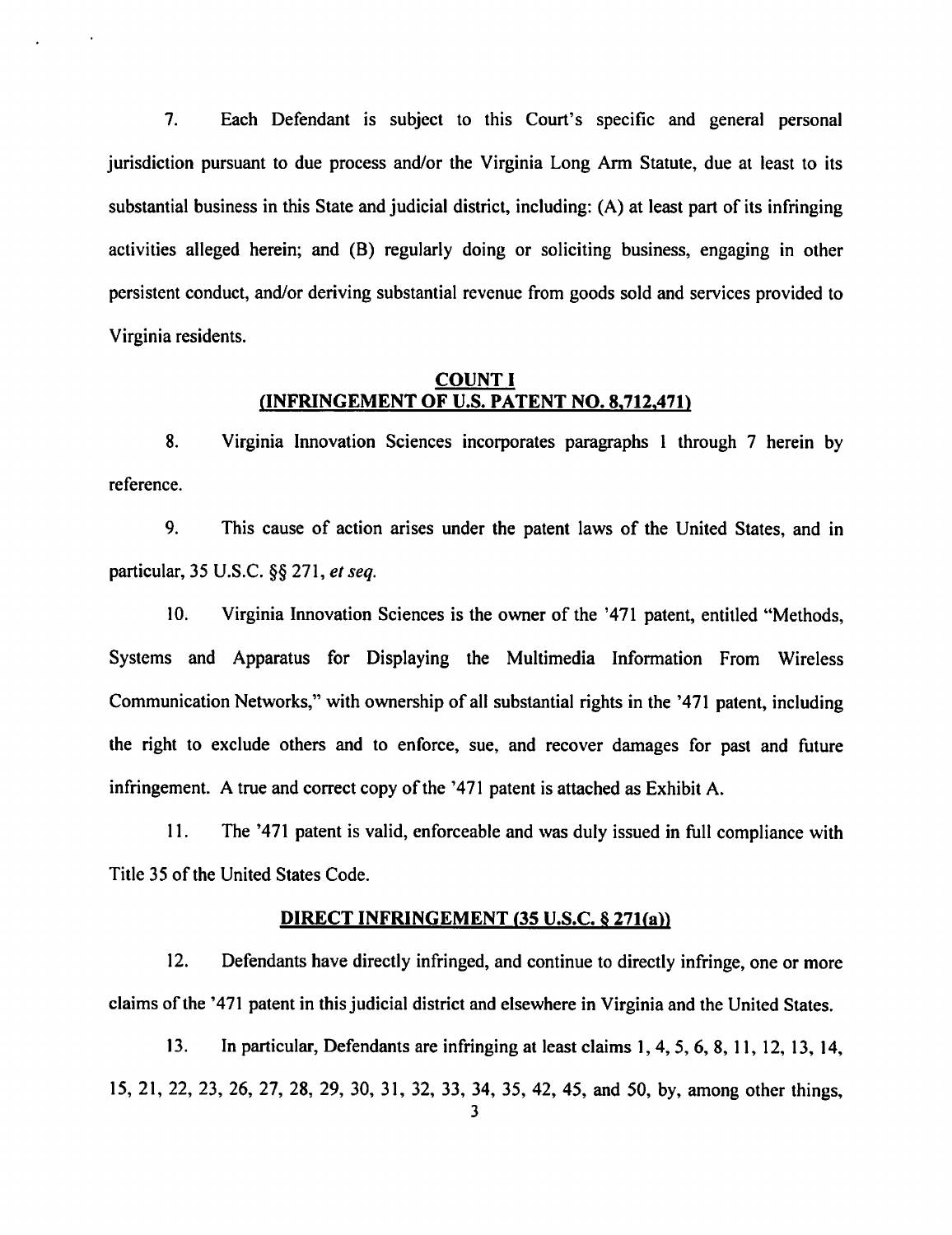making, using, offering for sale, selling, and/or importing smartphones that support video output using MHL (the "Samsung MHL-Enabled Phones"). The Samsung MHL-Enabled Phones include, but are not limited to, the Galaxy S5, Galaxy S4, S4 Active, S4 Zoom, Galaxy Note III, Galaxy Note II, and Galaxy S3.

14. Defendants are liable for these direct infringements of the '471 patent pursuant to 35 U.S.C. §271.

#### *INDIRECT INFRINGEMENT (INDUCEMENT* - *35* U.S.C. *S 271(b))*

15. Based on the information presently available to Virginia Innovation Sciences, absent discovery, and in the alternative to direct infringement, Defendants have indirectly infringed, and continue to indirectly infringe, one or more claims of the '471 patent by inducing direct infringement by users who use the Samsung MHL-Enabled Phones to transmit video content from their smartphone to an alternative display.

16. Defendants have had knowledge of the '471 patent and the infringing nature of their activities at least since the filing of this Complaint. Moreover, on information and belief, prior to the issuance of the '471 patent, Defendants were aware that the United States Patent and Trademark Office had issued a notice of allowance for the claims of the '471 patent. Further, as a result of their prior litigations with VIS, Defendants were aware of the infringing nature of their activities.

17. On information and belief, despite having knowledge of the '471 patent, Defendants have specifically intended for persons who acquire and use the Samsung MHL-Enabled Phones, to acquire and use such devices in such a way that infringes the '471 patent, including at least claims 1,4, 5, 6, 8, 11, 12, 13, 14, 15, 21,22,23,26, 27, 28, 29, 30, 31, 32,33,

4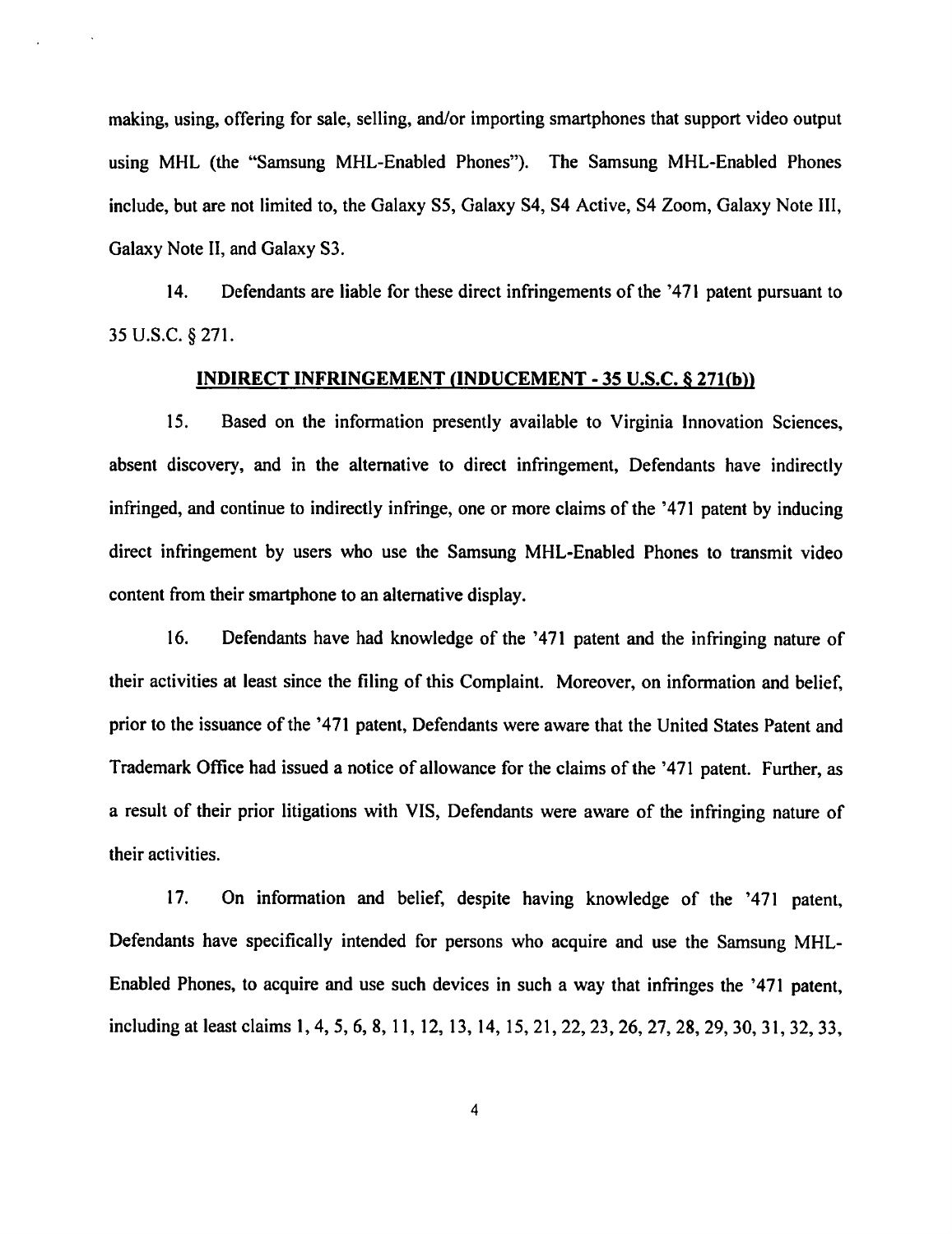34, 35, 42, 45, and 50, and Defendants knew or should have known that their actions were inducing infringement.

18. Defendants instruct users to use the Samsung MHL-Enabled Phones in a manner that infringes the '471 patent by providing instructions. These instructions include, but are not limited to, the instructions provided by the MHL Consortium. On information and belief, the MHL Consortium is an agent of Samsung Electronics Co., Ltd. On information and belief, the MHL Consortium is an agent of Samsung Electronics America, Inc. On information and belief, the MHL Consortium is an agent of Samsung Telecommunications America LLC.

19. Furthermore, Defendants have not implemented a design around or otherwise taken any remedial action with respect to the  $371$  patent. In accordance with FED. R. C<sub>IV</sub>. P. 11(b)(3), Virginia Innovation Sciences will likely have additional evidentiary support after a reasonable opportunity for discovery on this issue.

## INDIRECT INFRINGEMENT (CONTRIBUTORY - 35 U.S.C. S 271(c))

20. Based on the information presently available to Virginia Innovation Sciences, absent discovery, and in the alternative to direct infringement, Defendants have indirectly infringed, and continue to indirectly infringe, one or more claims of the '471 patent by contributing to the direct infringement by users who use the Samsung MHL-Enabled Phones to transmit video content from their smartphone to an alternative display.

21. Defendants have had knowledge of the '471 patent and the infringing nature of their activities at least since the filing of this Complaint. Moreover, on information and belief, prior to the issuance of the '471 patent, Defendants were aware that the United States Patent and Trademark Office had issued a notice of allowance for the claims of the '471 patent. Further, as

5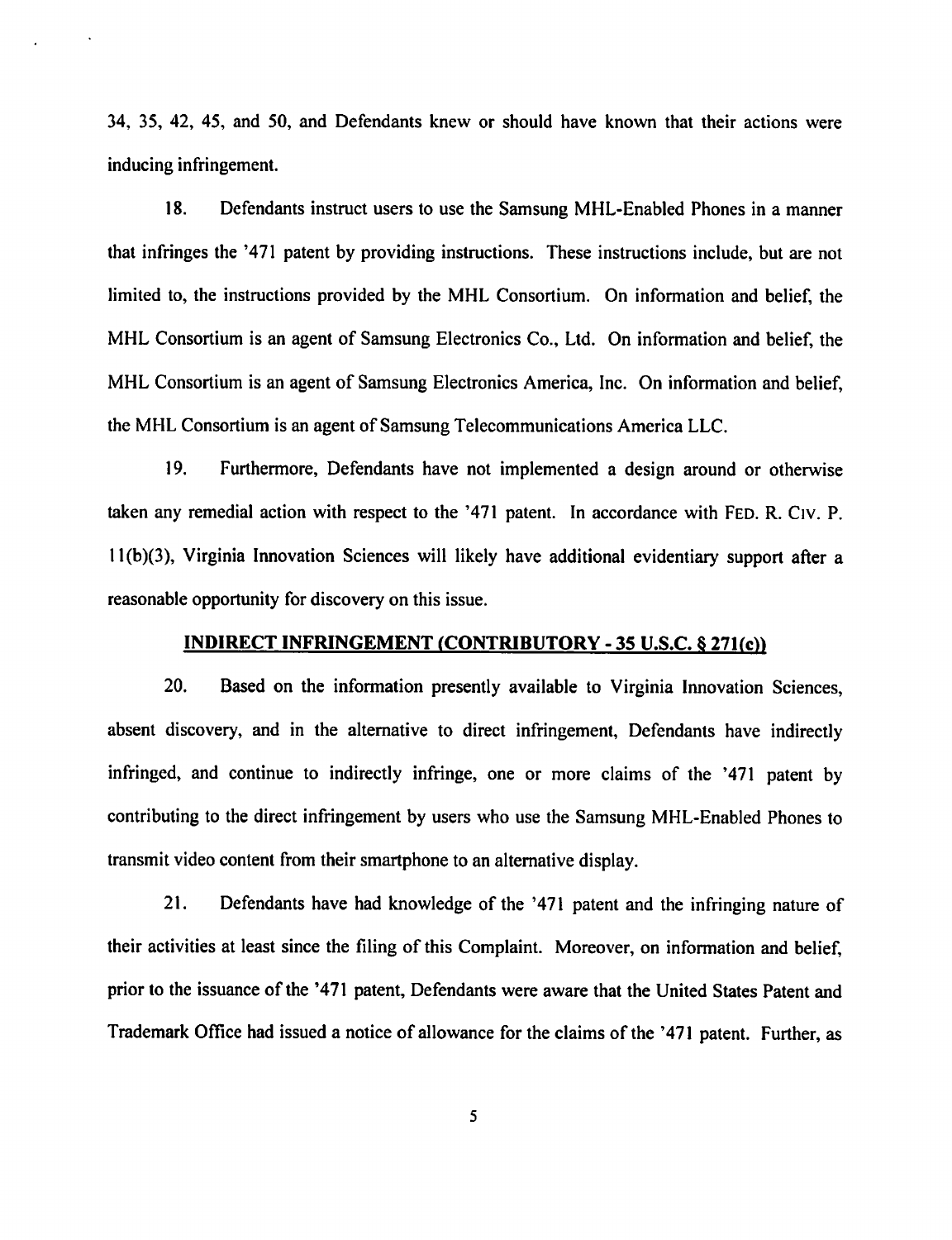a result of their prior litigations with VIS, Defendants were aware of the infringing nature of their activities.

22. Despite this knowledge, Defendants have knowingly sold and continue to offer for sale smartphones with an MHL transmitter even though such devices have no substantial noninfringing use. Such devices infringe the '471 patent, including at least claims 1, 4, 5, 6, 8, 11,12,13,14,15,21, 22,23,26,27, 28, 29, 30, 31,32,33, 34, 35,42,45, and 50.

23. Virginia Innovation Sciences has been damaged as a result of Defendants' infringing conduct described in this Count. Defendants are, thus, liable to Virginia Innovation Sciences in an amount that adequately compensates Virginia Innovation Sciences for their infringements, which, by law, cannot be less than a reasonable royalty, together with interest and costs as fixed by this Court under 35 U.S.C. § 284.

## *COUNT II (WILLFUL INFRINGEMENT)*

24. Defendants' infringement of the '471 patent is willful.

25. Defendants' made, use, offered for sale, sold, and/or imported MHL-Enabled mobile phones despite an objectively high likelihood that such actions infringed the '471 patent. Further Defendants' ongoing actions of making, using, offering for sale, selling, and/or importing MHL-Enabled mobile phones are being done despite an objectively high likelihood that such actions infringed the '471 patent.

26. Upon information and belief, prior to the filing of this action, Defendants were aware that the claims of the '471 patent covered MHL-Enabled mobile phones. Further, Defendants were aware of the claims of the '471 patent prior to the patent's issuance. In December 2013, Defendants requested Virginia Innovation Sciences produce documentation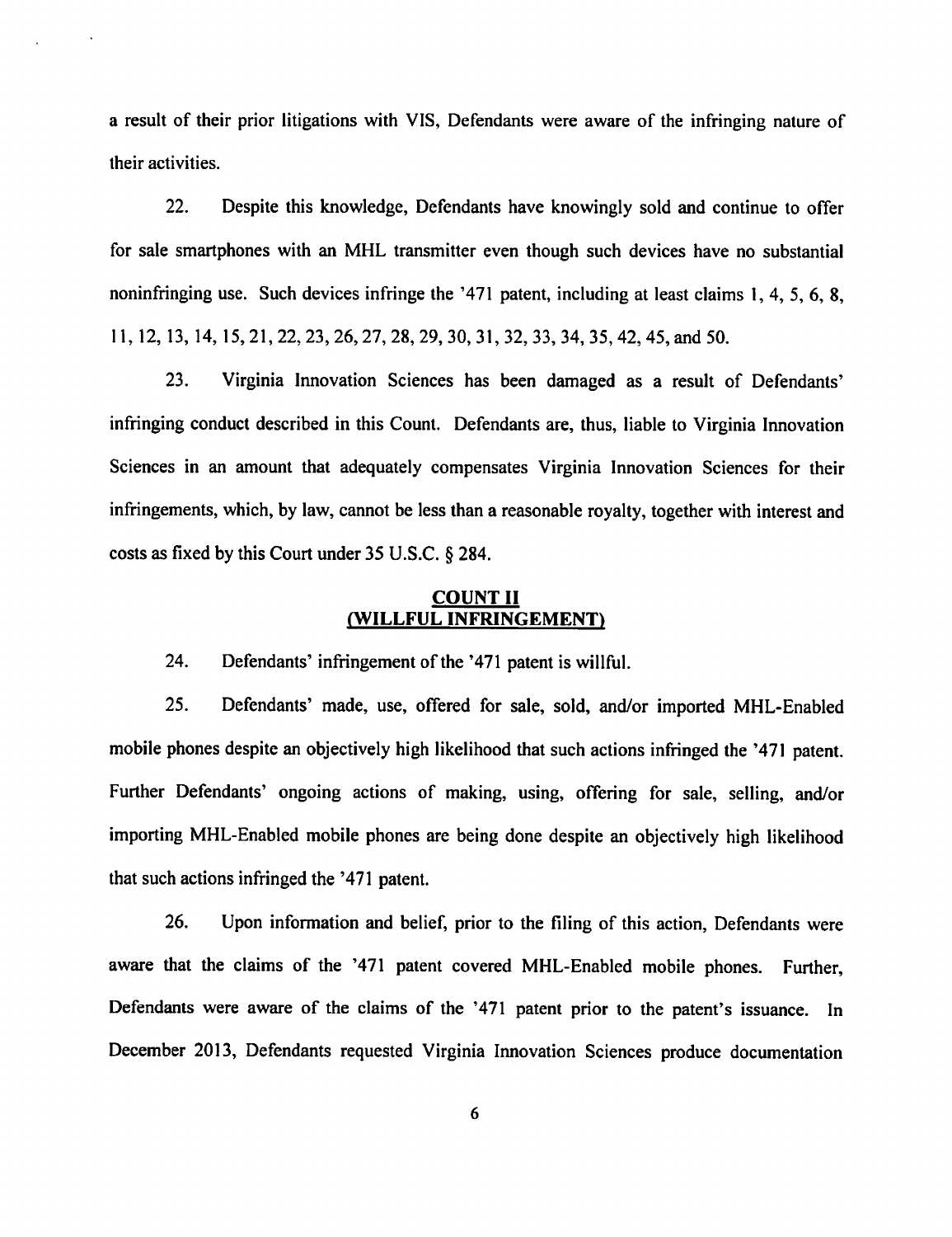relating to U.S. Patent Application No. 13/845,171 (the "'171 Application"), this documentation included the pending claims of the '171 Application. In January 2014 Virginia Innovation Sciences produced the pending claims of the '171 Application to Samsung. On January 31, 2014, the United States Patent and Trademark Office (the "USPTO") issued a notice of allowance for the pending claims of the '171 Application. Subsequently, on April 9, 2014, the USPTO issued an issue notification for the '171 Application, which stated that on April 29, 2014, the '171 Application would issue as the '471 patent. Prior to April 29, 2014, Defendants were aware that the '471 patent would issue on April 29, 2014 and that MHL-Enabled mobile phones would infringe the claims of the '471 patent. Thus, when the '471 patent issued, Defendants' actions constituted willful infringement.

# *JURY DEMAND*

Virginia Innovation Sciences requests a trial by jury pursuant to Rule 38 of the Federal Rules of Civil Procedure.

#### *PRAYER FOR RELIEF*

Virginia Innovation Sciences asks that the Court find in its favor and against Defendants, and that the Court grant Virginia Innovation Sciences the following relief:

- a. Judgment that one or more claims of the '471 patent have been infringed, either literally and/or under the doctrine of equivalents, by one or more Defendants;
- b. Judgment that one or more claims of the '471 patent have been willfully infringed, either literally and/or under the doctrine of equivalents, by one or more Defendants;
- c. Judgment that Defendants account for and pay to Virginia Innovation Sciencesall damages and costs incurred by Virginia Innovation Sciences because of Defendants' infringing activities and other conduct complained of herein;
- d. Judgment that Defendants account for and pay to Virginia Innovation Sciences a reasonable, on-going, post judgment royalty because of Defendants' infringing activities and other conduct complained of herein;